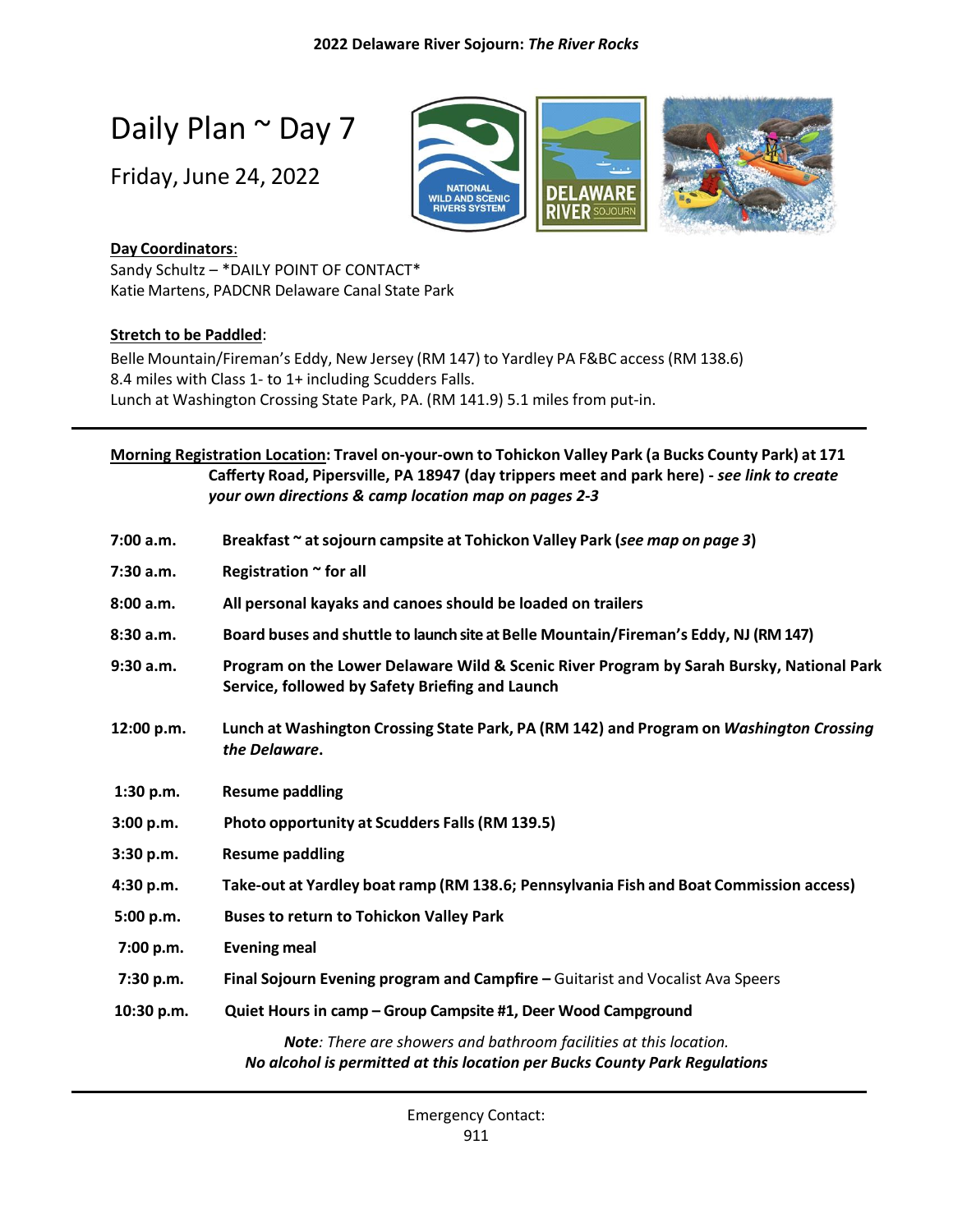#### **Many Thanksto Today's Sojourn Partners:**

Delaware River Sojourn Steering Committee, National Canoe Safety Patrol, Bucks County Parks and Recreation, PA DCNR Delaware Canal State Park, Northeast Wilderness Experience, First Student Busing, PA DCNR Washington Crossing Historic Park, NPS Lower Delaware Wild & Scenic River, NJ State Park Service: Delaware & Raritan Canal State Park, PA Fish and Boat Commission, Pennsylvania Organization for Watersheds and Rivers, Ava Speers, Wawa, Dominick's Pizza of Wrightstown

#### **Special Thanksto Sojourn Sponsors:**

ShopRite, NJ State Park Service: Division of Parks & Forestry, PA Dept. of Conservation and Natural Resources

#### **Special Thanks to Sojourn Grantors:**

PA Organization for Watersheds and Rivers (POWR), NPS Lower Delaware Scenic and Recreational River, PPL

#### *Special Thanks to Sandy Schultz, T-shirt artist*

#### **Tohickon Valley Park – Deer Wood Campground, 171 Cafferty Rd., Pipersville, PA 18947**

#### **Create your own directions:<https://goo.gl/maps/2gde6efCLtKZzuCR8>**